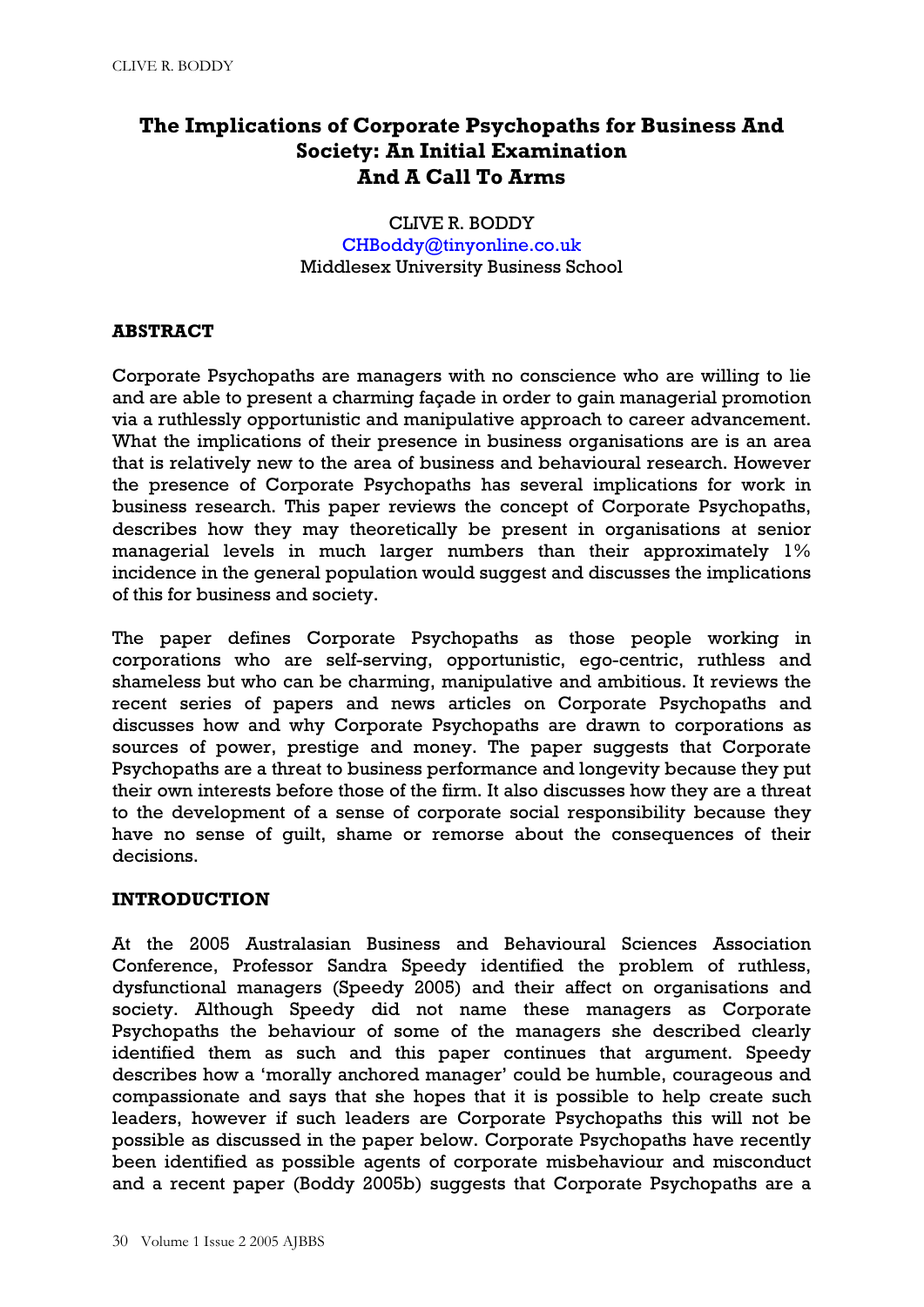threat to business performance and to corporate social responsibility because they put their own interests before those of the corporation or of society. The concept of Corporate Psychopaths has caught the popular imagination and been reported in the popular press and in business magazines and television programmes including The Australian Broadcasting Commission's 'Catalyst' programme, the Dublin Sunday Times, The New Paper (Singapore), The Times, The West Australian, The Financial Times, New Scientist magazine, The Economist, The Daily Mail, The Liverpool Echo, Harvard Business Review and the recent book 'Working with Monsters'.

The presence of Corporate Psychopaths within organisations has important implications for the way resources are allocated and companies are run and for this reason the concept is worth examining further.

## **WHAT ARE CORPORATE PSYCHOPATHS?**

A psychologically oriented definition of what a psychopath is comes from the book 'A Dictionary of Psychology' which defines it thus; "*A mental disorder roughly equivalent to antisocial personality disorder, but with emphasis on affective and interpersonal traits such as superficial charm, pathological lying, egocentricity, lack of remorse, and callousness…."(Colman 2001)*. This psychological definition illustrates the characteristics of a Corporate Psychopath.

According to Professor Robert Hare (Morse, 2004) Corporate Psychopaths are simply the roughly 1% of the population who are certifiably psychopathic and who work in corporations and other business organisations. Unlike the criminal psychopaths of popular imagination these people are not identifiably insane or suffering from mental delusions but are just ruthless, corporate careerists. Outwardly charming, polished and apparently total normal they have a hidden cunning and ability to manipulate others to their own advantage making them ideally placed to establish a fast track career in business organisations. Thus Corporate Psychopaths are not psychotic or delusional (insane) but merely opportunistic, lacking any concern for the consequences of their actions and ruthless in their pursuit of their own aims and ambitions. Self-gratification is their main aim in life.

Most of the recent news articles on Corporate Psychopaths were based on the work of Professor Robert Hare who has published work on the reliable identification of psychopaths (see the paper by Molto, Poy & Torrubia, (2000) for a description of this) and who developed the Psychopathy Checklist for use in clinical psychiatry and psychology. This checklist has been adopted worldwide (Wormith 2000; Molto, Poy & Torrubia 2000) as the standard reference for researchers and clinicians to assess psychopathy. Working with Dr Paul Babiak, Hare has reportedly turned his attention to the corporate world and developed a version of his Psychopathy Checklist, called the Business Scan 360, for use in business. The "360" refers to the fact that the checklist involves interviews with all the people around the person concerned. A questionnaire about them is administered to their colleagues in the corporation they work for and concerns questions on anti-social tendencies, organisational maturity, interpersonal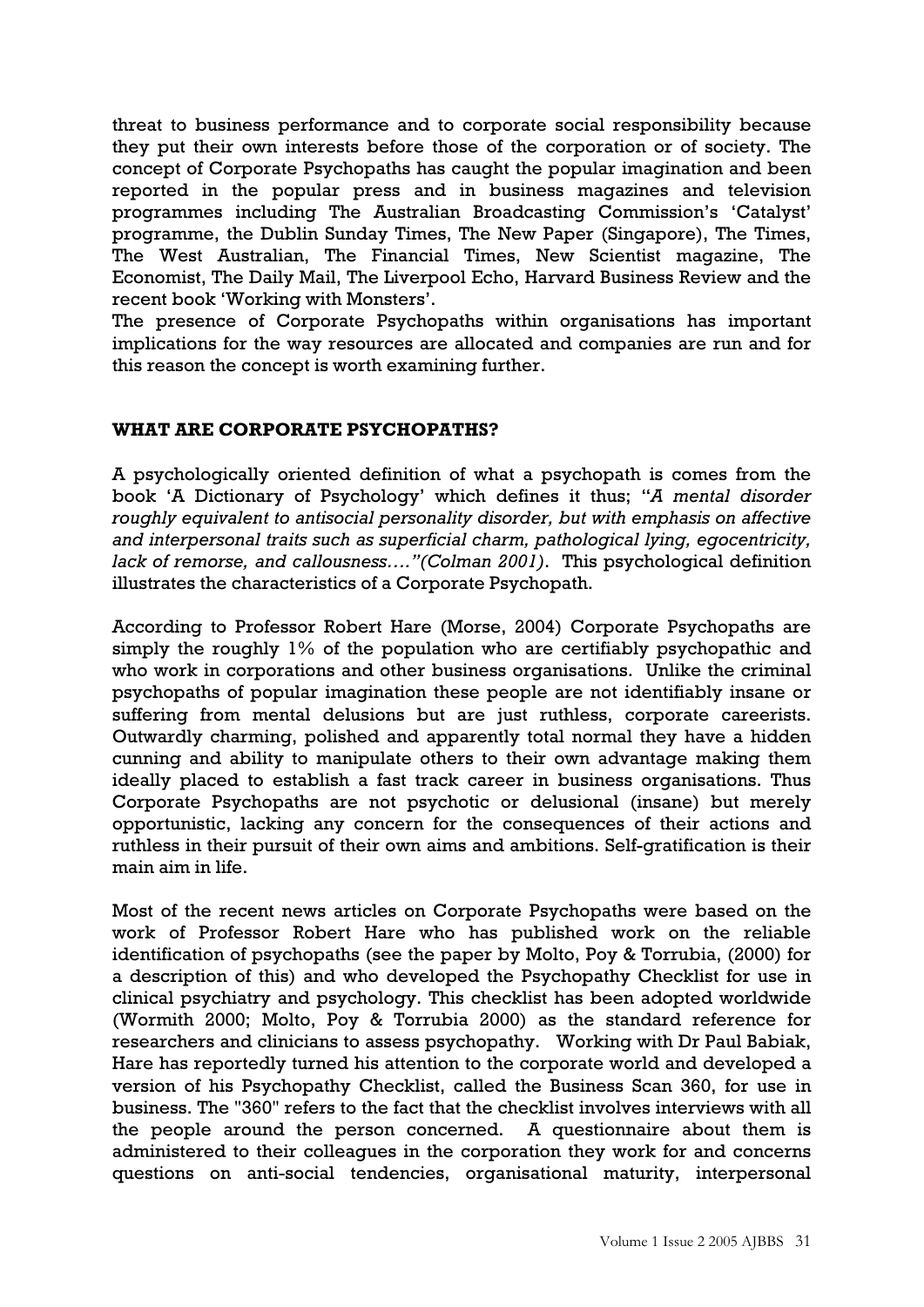relations and personal style. A rating or score on how psychopathic the person is results from this.

Hare's original checklist for criminal psychopathy is summarised below for reference.

Glibness/superficial charm Grandiose sense of self-worth Need for excitement Pathological lying Conning/manipulative Lack of remorse or guilt Shallow affect (emotion) Callous/lack of empathy Parasitic lifestyle Poor behavioural control Promiscuous sexual behaviour Early behavioural problems Lack of realistic long term goals Impulsivity Irresponsibility Failure to accept responsibility for actions Many short term marital relationships Juvenile delinquency Revocation of conditional release Criminal versatility

Psychologist Dr. John Clarke, an Australian academic has also been working along the same lines as Hare as reported in a recent Australian Broadcasting Corporation Television programme (Newby 2005). Clarke has recently written a book on the subject, somewhat revealingly called 'Working with Monsters'. Drawing on this book the ABC programme reported that up to 0.5% of women and 2% of men could be classified as psychopaths and described how coming across them in organisations could present an employee with situations of harassment and humiliation. Psychopaths are also described as being grandiose, manipulative and cold-hearted (Bernstein et al. 2000) and lacking in genuine remorse or empathy. Other traits, described in a New Scientist article (Spinney, 2004) as belonging to a Corporate Psychopath are, superficial charm and good intelligence; no sign of delusions or irrational thinking or nervousness,…unreliability, untruthfulness, and insincerity; lack of shame; pathologic egocentricity and incapacity for love; general poverty in major affective reactions, an impersonal sex life and uninviting behaviour with drink. The New Scientist article reports how in 1977 an academic called Cathy Widom, at Harvard University in put an ad in a Boston paper as a means of luring what she called "non-institutionalised psychopaths into the open. The ad. read "Wanted: charming, aggressive, carefree people who are impulsively irresponsible but are good at handling people and looking after number one." All of those who responded and were interviewed were described as having met the criteria for psychopathy as defined by personality traits and antisocial behaviour. This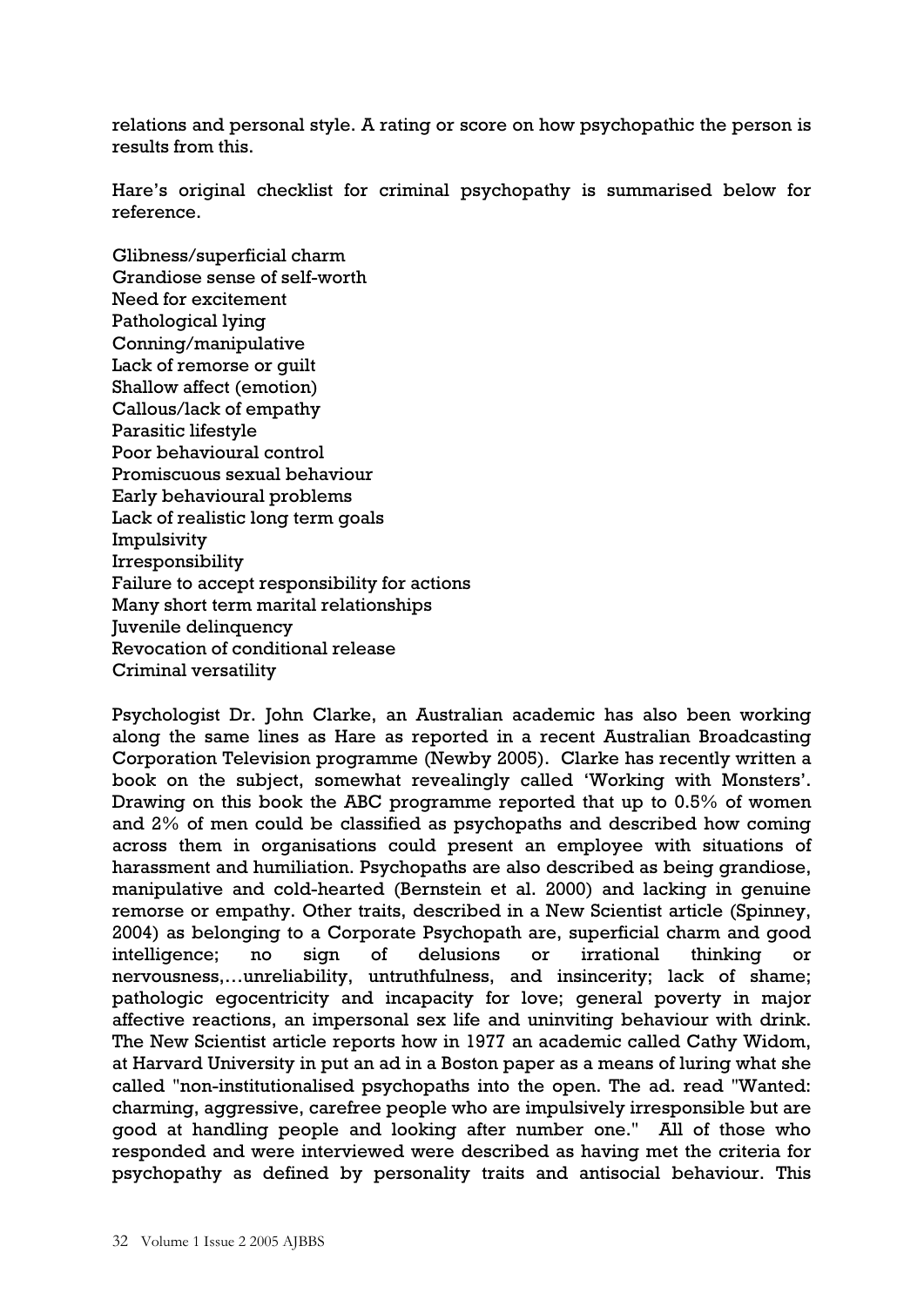description therefore provides a useful thumbnail sketch of the characteristics of a Corporate Psychopath. The various news articles resulting from Hare's work only named one possible CEO psychopath, who was already a CEO Celebrity in a negative sense and already dead. This was the disgraced British media tycoon Robert Maxwell, who was found to have stolen from his own company pension fund. Hare reportedly said "I'm not saying Maxwell was a psychopath…but he sure had pschopathic tendencies."

In terms of the origins or causes of psychopathy little is known but 1993 research by Joanne Intrator with Robert Hare collaborating (Kaihla 1996) suggests a physical, neurological factor at work. The researchers used an emotional language test that tested reactions to neutral words as well as to emotionallyloaded words after injecting test subjects with a radioactive tracer and then scanning colour images of their brains. When normal subjects processed the emotion-laden words, their brains lit up with activity, particularly in the areas around the ventromedial frontal cortex and amygdala. The former apparently plays a crucial role in controlling impulses and long-term planning, while the amygdala is often described as "the seat of emotion." In tests on the psychopaths, those same parts of the brain appeared to remain inactive while processing the emotion-laden words.

# **CORPORATE PSYCHOPATHS AND BUSINESS ORGANISATIONS**

Corporate Psychopaths are reportedly (Boddy 2005b) drawn to business organisations because within them are the sources of power, prestige and money they seek to accrue to themselves. A Daily Mail article (Utton 2004) reports Professor Hare as saying that "Wherever you get power, prestige and money you will find them (psychopaths)". The article says that psychopaths tend to be manipulative, arrogant, impatient, impulsive and charming and have no conscience. Another article (Kaihla 1996) claims that Corporate Psychopaths find wealth and success as highly manipulative corporate careerists and have a profound lack of empathy and remorse for the harm they do others.

Another article in the Irish Sunday Times (McConnell 2004) reported on another academic's research in the same area saying that Michael Barry reports that some of the country's business bosses display recognised psychopathic behaviour. These included an ability to be charming, a thirst for money, power and status and an ability to manipulate others and be expert liars. He said "the world of business often rewards people who have these traits, and common sense suggests that some are occupying high office" but he declined to name any CEOs showing such signs.

Dr Paul Babiak, an organisational psychologist reports (Selamat 2004) that psychopaths tend to rise quickly in organisations thanks to their manipulative charisma, single-minded determination and near-complete lack of remorse about who they run over in their callous climb to the top and also that their intelligence and social skills permit them to present a façade of normalcy which enables them to get what they want with relative impunity. Elsewhere (Hipern 2004) Babiak is reported as saying that psychopaths have the ability to demonstrate the traits that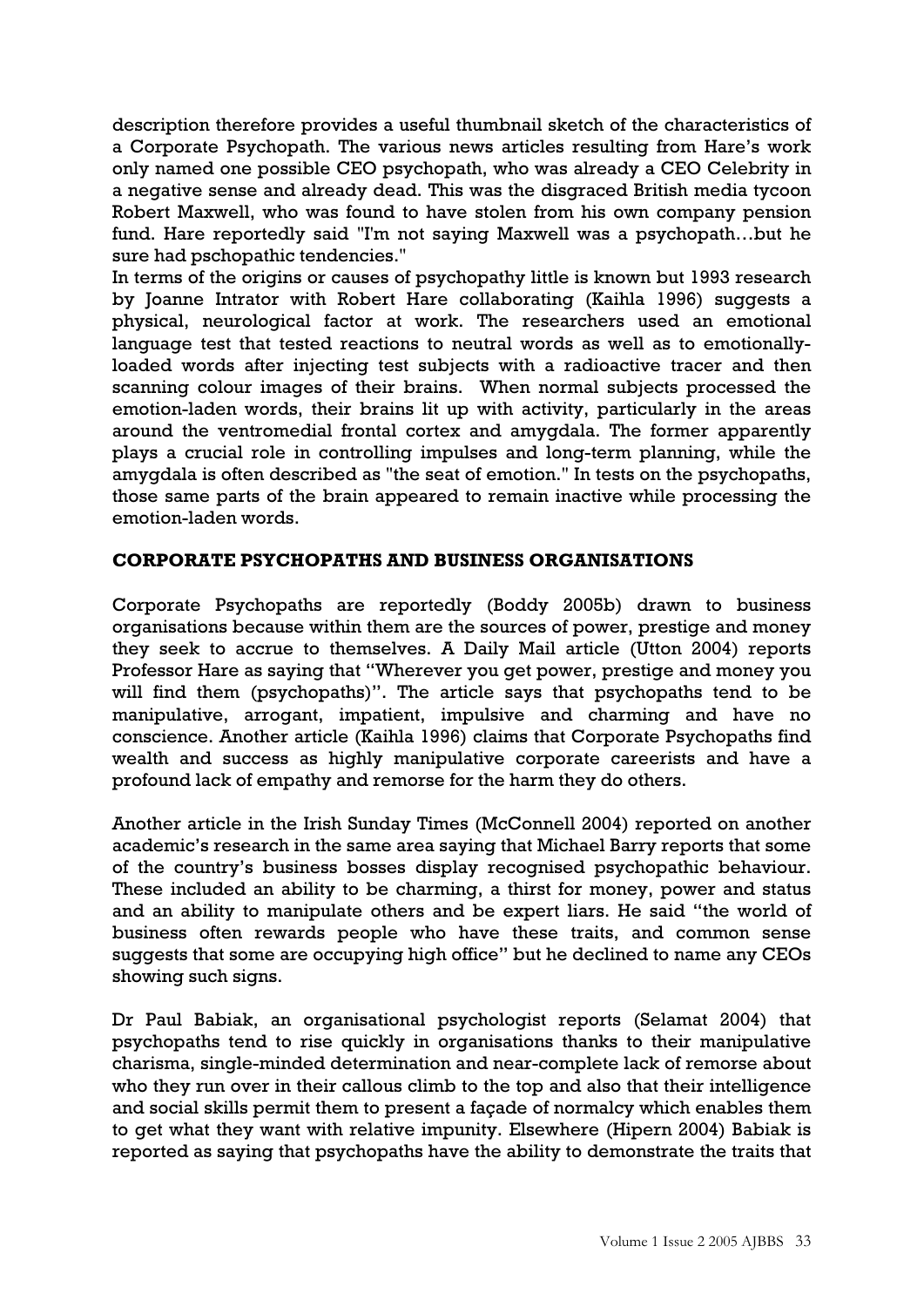organisations need and can present a charming façade and look and sound like an ideal leader but actually be manipulative and deceitful.

If the description of Corporate Psychopaths given above is correct (and there is no evidence at this stage to suggest that it is not), then they are arguably more motivated and better equipped than other corporate managers to rise to high corporate positions. They are more motivated (Boddy 2005a) because they crave the power, money and prestige that senior managerial positions bring and they are better equipped because they are ruthless, prepared to lie, have fewer other claims on their time because of fewer other emotional attachments and can present a charming façade and appear to be an ideal leader.

These attributes may facilitate their entrenchment, the ability to gain more power through informal mechanisms and through increased popularity (Brockmann et al. 2004) and this consolidation of power in turn can facilitate further advancement in the corporate hierarchy.

This combination logically suggests that Corporate Psychopaths exist in greater numbers at higher corporate levels than their estimated population frequency of 1% would imply if they were just spread evenly across the corporate population. It has been hypothesised (Boddy 2005b) that the higher up an organisation one goes the more likely one is to find corporate psychopaths. This is because of the skills of cunning and manipulation corporate psychopaths have which enable them to do well in job and promotion interviews.



Evidence for this outcome comes from an examination of workplace crime via a bagel selling honesty box. In an extract from the book 'Freakonomics' (Levitt & Dubner 2005) the authors describe how a bagel seller used an honesty box to collect money for bagels left in offices for office workers to buy. Workers could take bagels to eat and were supposed to put the money for the bagels in a box left for that purpose. The seller, Paul Feldman, kept detailed records of levels of honesty according to the numbers of bagels taken and the money collected. He found that levels of honesty were typically around 90% but went up or down with various factors such as the weather (good weather  $=$  more honesty/better feelings?) and time of year (Christmas = less honesty/higher anxiety?). He also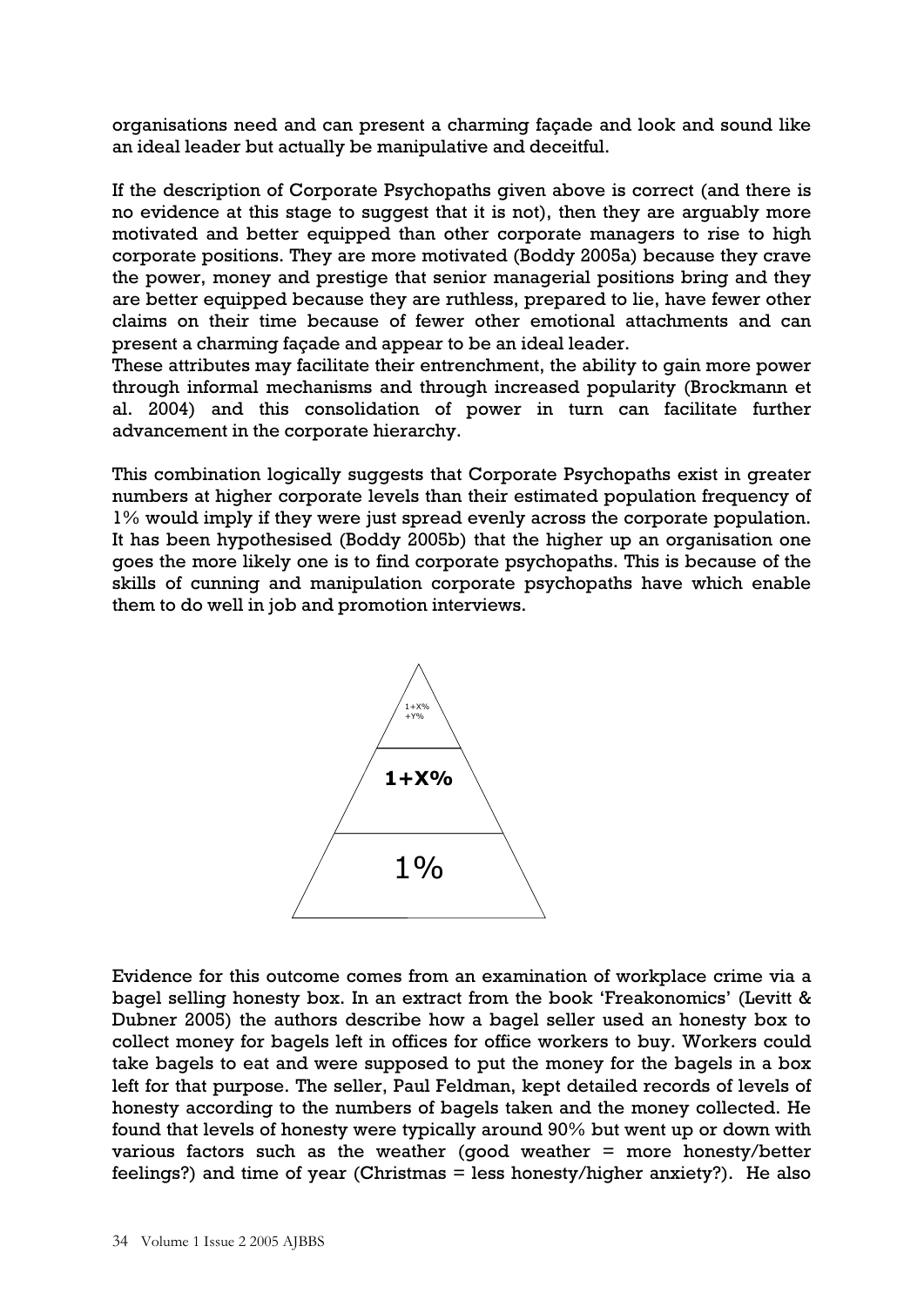concluded that the workers higher up the corporate ladder were less honest than those further down and this fits in with and supports the hypothesis that corporate psychopaths are more likely to be found the higher up a corporation one goes. Feldman suspected this higher level of theft from his overall experience but also found this out in delivering to a company over three floors where one floor was an executive floor. He found that the honesty rate was higher on the more junior sales and administrative floors than it was on the executive floor. Levitt and Dubner suggest that rather than explaining this difference in terms of the executives having an overdeveloped sense of entitlement it could be that they got to be executives in the first place by cheating and just continued this cheating behaviour in stealing the bagels without paying for them.

## **CORPORATE PSYCHOPATHS AND BUSINESS PERFORMANCE**

Recent news articles in major business magazines like the Economist (Economist 2004) and regional newspapers like the West Australian (Phillips 2004) have discussed the idea of psychopaths at work as well as the lack of ethics in business leading to inferior business performance (Rutherford 2004). At first view the existence of Corporate Psychopaths would appear to provide evidence for the bounded rationality of managers. However because they are ruthless and largely unaffected by the emotional consequences of what they do, they may actually operate as almost perfectly rational beings, with the important caveat that in making rational decisions they will put their own interests before those of the corporation they work for. If they are in positions of power then this could have important implications for firm performance. Resource based view strategists (Hansen & Wernerfelt 1989) have concluded that the critical issue in firm success is the building of an effective human organization and the presence of Corporate Psychopaths would directly affect such organisational development because they tend to be disruptive (Clarke 2005) to those around them, especially to junior colleagues.

In another paper (Buttery & Richter 2005) at the 2005 Australasian Business and Behavioural Sciences Association Conference it was argued that the sort of Machiavellian machinations that may be adopted by some managers may be a source of corporate crisis rather than away of successfully managing a company. Here the authors again seem to be implicitly talking about the types of behaviour which may be manifested by Corporate Psychopaths. However an underlying premise of the authors seems to be that a Machiavellian manager would want to avoid corporate crisis, whereas a Corporate Psychopath would not necessarily care about any corporate crisis and may even want to create a crisis rather than avoid one in order to divert attention away from his activities or to benefit from the opportunities a crisis throws up. As they have no conscience Corporate Psychopaths are not at all bothered about the affects of their actions on the corporation they work for as long as their own needs and wants are being met by their actions.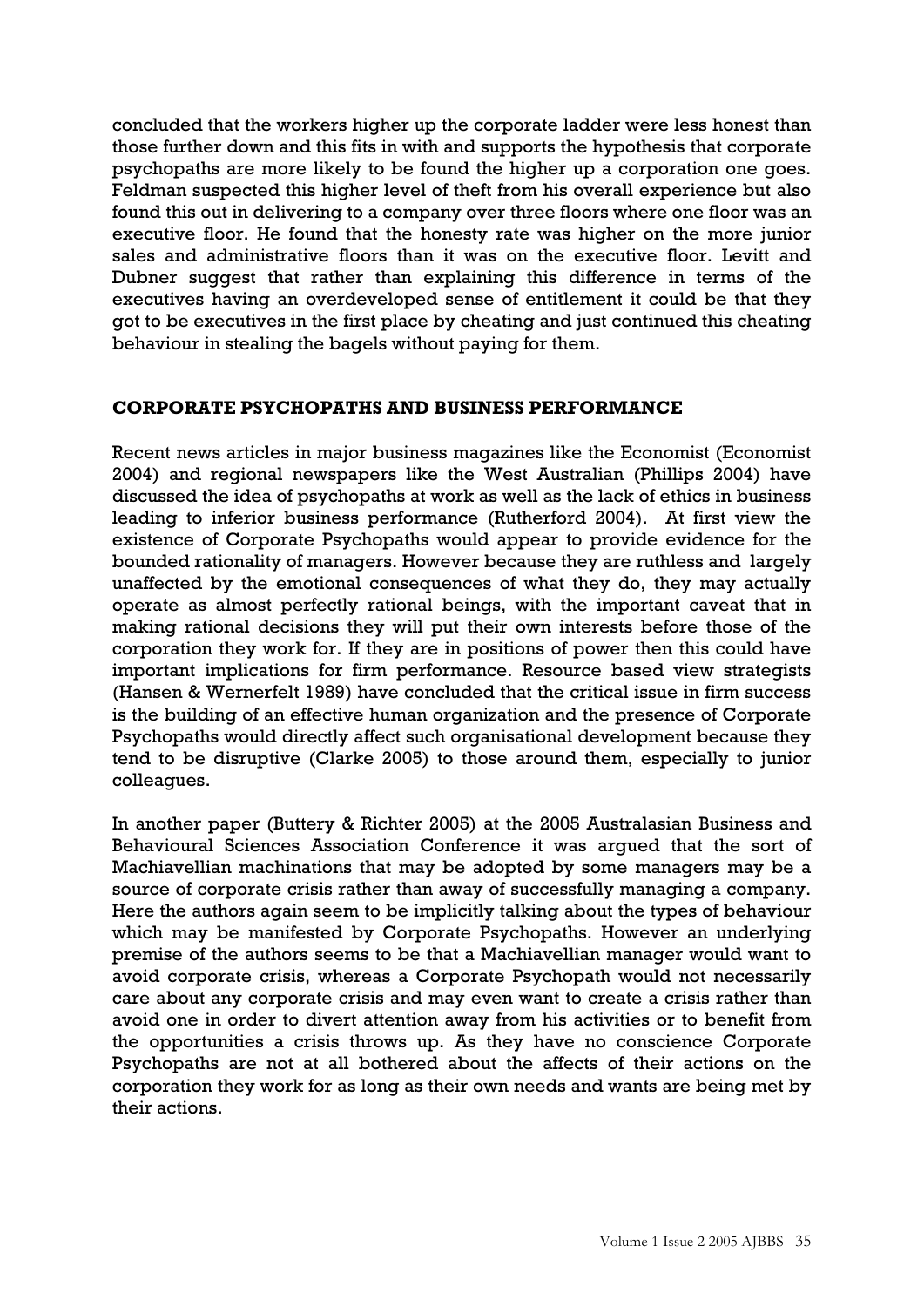# **CORPORATE PSYCHOPATHS AND CORPORATE SOCIAL RESPONSIBILITY**

Psychopaths are not a homogenous group (Adshed 2003) and their presence in large firms in relatively large numbers (1% or more) can affect a firm's ability to make ruthless decisions in its own interests. An article in The Times (Naish 2004) talks about heartless organisations which exploit sweatshop labour in foreign countries and pollute the environment in pursuit of profit. However it is managers within those organisations who make the decisions necessary to lead to those consequences and if those managers are Corporate Psychopaths then such decisions, it may be argued, are more likely to be made.

As Corporate Psychopaths have little or no conscience then they are not driven by any idea of social fairness or social responsibility and this in turn limits the development of corporate social responsibility within the corporation. Corporate Psychopaths lack any sense of remorse, guilt or shame and so are capable of making decisions that put lives at risk in situations where other managers would make different decisions.

## **CORPORATE PSYCHOPATHS AND BUSINESS LONGEVITY**

In describing Corporate Psychopaths a New Scientist article (Spinney 2004) gives a case as involving a man who was "a natural leader, creative, energetic and ambitious…someone charming, yet aggressive; a manipulative boss…who constantly switches allegiance as different people become useful … (who) turned out, in the end, to be setting up his own business on company time and resources. He is what some psychologists describe as an industrial or Corporate Psychopath".

Corporate Psychopaths are concerned with their own advancement and enrichment in terms of power and money and these concerns take precedence over any concerns over the continued success of the business or organisation they work for.

This is one reason why organisations should be concerned with identifying and containing the Corporate Psychopaths who work within the organisation. The Corporate Psychopath puts self-interest and self-enrichment before corporate longevity and corporate success.

#### **DEALING WITH CORPORATE PSYCHOPATHS IN THE ORGANISATION**

Corporate Psychopaths are reportedly more likely to reveal their true ruthlessness in front of those colleagues who are not useful to them as there may be no perceived need to impress such people. Therefore rank and file staff may be the first to notice that a person is a potential Corporate Psychopath. A mechanism to allow these concerns to be heard, through for example an anonymous complaint or reporting procedure, allows such concerns to surface early in the career of a Corporate Psychopath before any serious damage can be done to the organisation and the lives of its employees. A diagram of how corporate psychopaths behave towards different colleagues is shown below.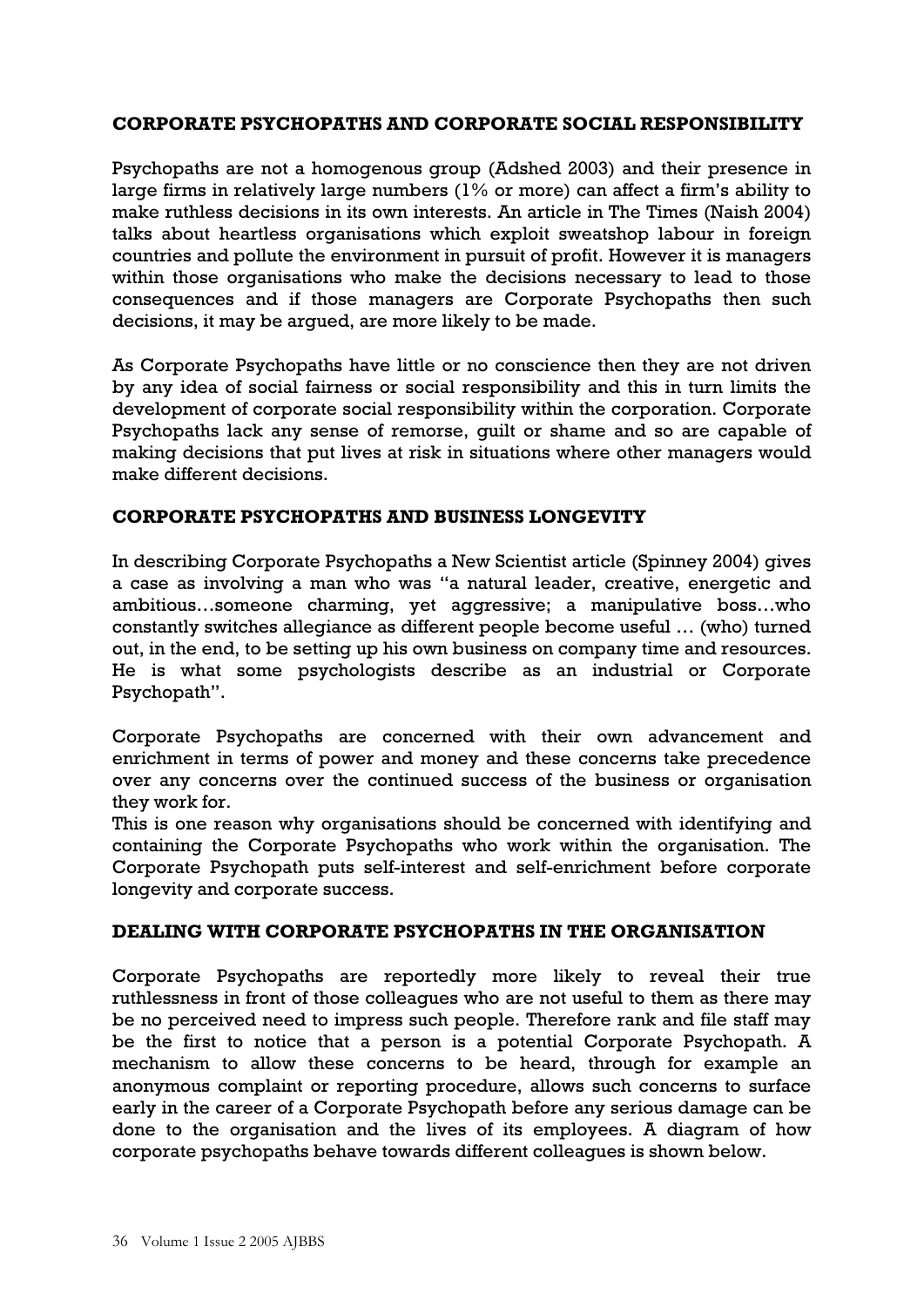

In the case where they fear being found out then their strategy is to create chaos so that in the confusion they can avoid scrutiny and detection as people concentrate on bring order to the confusion created. Creating chaos and confusion so that they can draw attention away from themselves and manipulate events to their own ends are their means.

Eventually Hare's psychopathy screening tool (BS360) could be used to identify Corporate Psychopaths as part of the usual batch of intelligence and personality tests carried out by human resources departments. Hare's BS360 asks (Butcher 2004) an individual's colleagues to answer yes, no or maybe to questions about his or her behaviour to determine the level of psychopathy present. Questions cover areas including whether the person is creating a power network for personal gain; lies to co-workers; comes across as smooth, polished and charming and uses a lot of management jargon to impress people. Hare says that psychopaths have an uncanny ability to perceive the needs and wants of the person they are interacting with and can put on a different facade for each person they meet.

# **CORPORATIONS AND SOCIETY**

The size, scale and pervasiveness of modern corporations means that they affect society as never before and according to some commentators (Assadourian 2005) this relationship with society is becoming too one-sided for equilibrium to exist and a readjustment is therefore necessary. Some corporations are reportedly bigger, in financial terms than many nation governments and of the 100 largest economies in 2002 50% were corporations. Assadourian says that if these corporations, taking advantage of their size and power to change and influence laws in their favour, keep on exploiting and polluting the environment with toxic chemicals, gases and other hazardous materials then major damage to human society could occur. Arguably then corporations are in danger of spoiling the societies in which they operate and exist and they have a duty therefore to make sure that they organise themselves to make sure that those societies can continue to exist. It can be argued that if such organisational decisions are in the hands of Corporate Psychopaths then decisions that are friendly to society or to the environment are less likely to be made.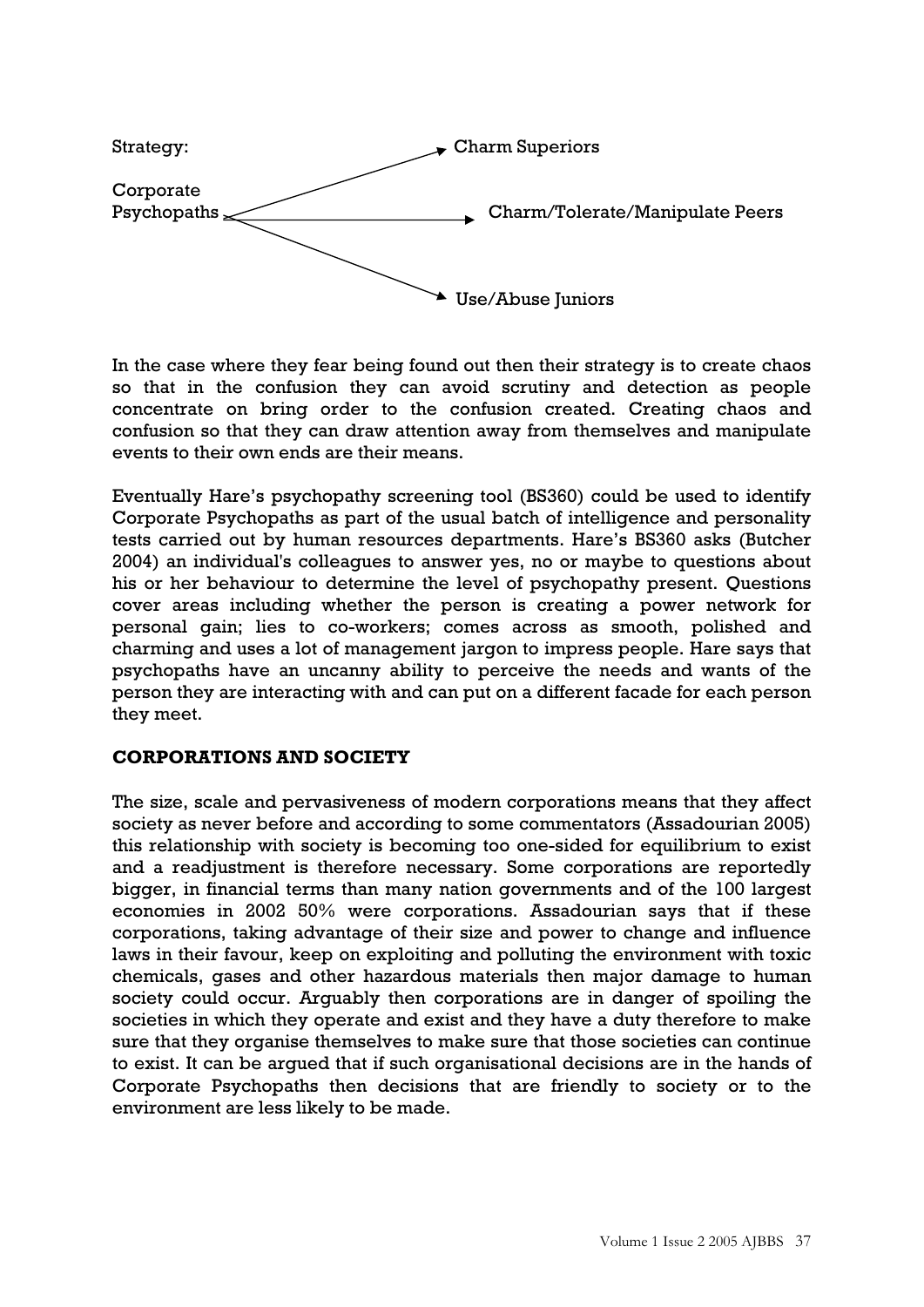# **CONCLUSIONS**

That Corporate Psychopaths exist is beyond question. The implications of this for business and society are just beginning to be explored. However the existence of Corporate Psychopaths has potentially major implications on understanding some decisions on firm resource allocation, ethical decision making and overall firm performance.

As one of the first papers on the subject of Corporate Psychopaths in the area of business, this paper of necessity raises more questions than it answers. Above all what sort of people do we want running our major institutions and organisations and making decisions about how those institutions and organisations affect business, the environment, society and the economy?

Academics involved in the areas of business and behavioural research should arguably be much more heavily involved in research in this area as it has major implications for the way in which business and society are managed. This paper calls for much more research in this area.

#### **REFERENCES**

Adshed, G. 2003, 'Measuring Moral Identities: Psychopaths and Responsibility', *Philosophy, Psychiatry and Psychology,* vol. 10, no. 2, pp. 185 - 186.

Assadourian, E. 2005, 'When Good Corporations Go Bad', In *World Watch*, vol. 18, pp. 16 - 19.

Bernstein, A., Newman, J. P., Wallace, J. F. & Luh, K. E. 2000, 'Left-Hemisphere Activation And Deficient Response Modulation In Psychopaths', *Psychological Science,* vol. 11, no. 5, pp. 414 - 418.

Boddy, C. 2005a, 'The Implications for Academic Research in Business of Corporate Psychopaths', in *National Business Student Research Conference 2005, New Knowledge, New Applications, New Directions*, ed. M. Bickley, Curtin University Graduate School of Business, Perth.

Boddy, C. 2005b, 'The Implications for Business Performance and Corporate Social Responsibility of Corporate Psychopaths', in *2nd International Conference on Business Performance and Corporate Social Responsibility*, ed. M. Hopkins, Middlesex University Business School, London.

Brockmann, E. N., Hoffman, J. J., Dawley, D. D. & Fornaciari, C. J. 2004, 'The Impact of CEO Duality and Prestige on a Bankrupt Organization', *Journal of Managerial Issues,* vol. 16, no. 2, pp. 178 - 196.

Butcher, S. 2004, ' When the ideal applicant is too good to be true: EMPLOYMENT: Spotting a 'white-collar psychopath' can be extremely difficult', In *Financial Times*, London (UK, p. 11.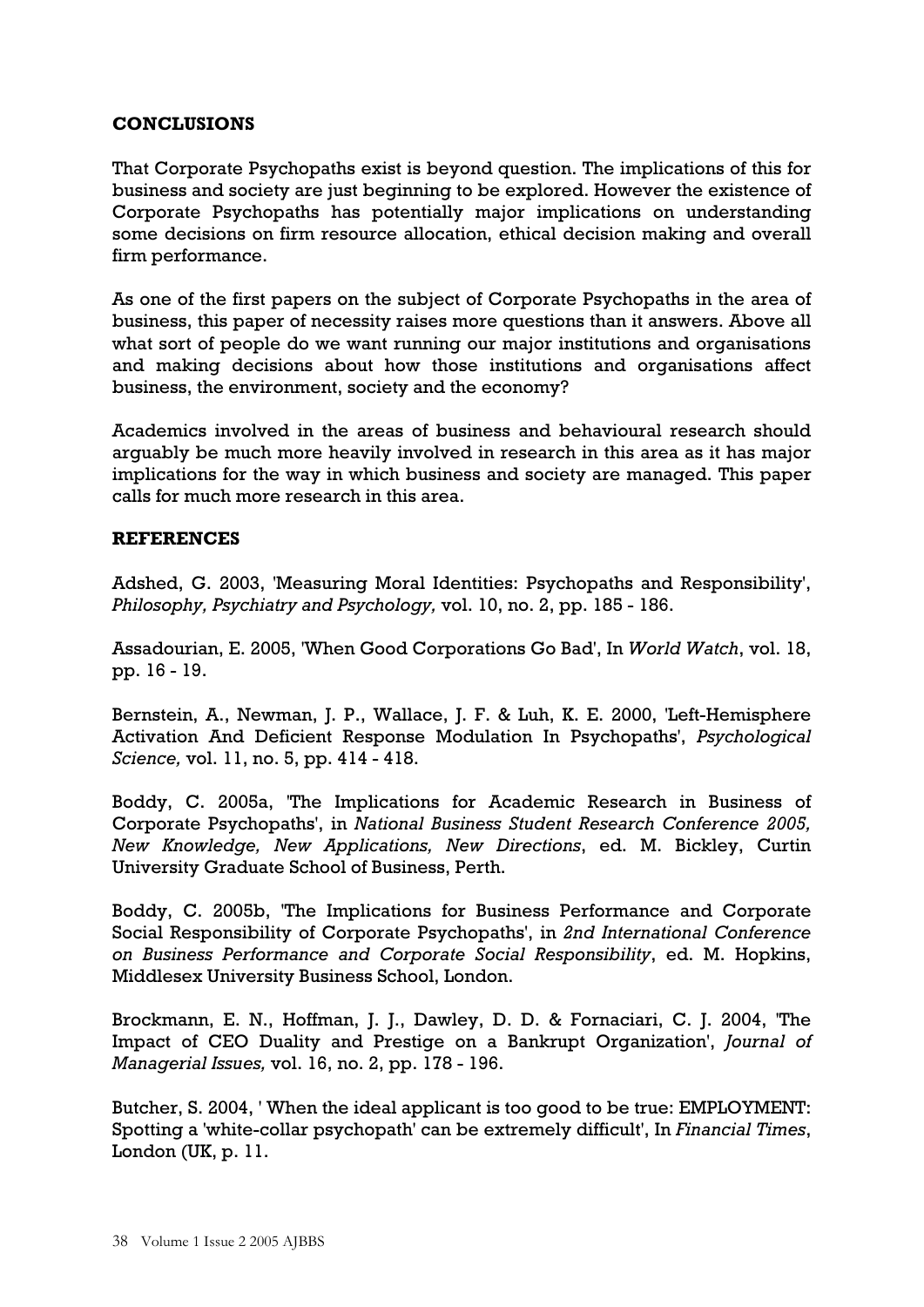Buttery, A. & Richter, E. 2005, 'Machiavellian Machinations: A Way Through Crisis Management?' in *Australasian Business & Behavioural Sciences Association Conference*, Australasian Business & Behavioural Sciences Association, Cairns.

Clarke, J. 2005, *Working with Monsters. How to identify and protect yourself from the workplace psychopath*, Random House, Sydney.

Colman, A. M. (ed.) 2001, *A Dictionary of Psychology*, Oxford University Press, Oxford.

Economist 2004, 'Face value The lunatic you work for If the corporation were a person, would that person be a psychopath?' In *The economist*, vol. May 8th, p. 64.

Hansen, G. & Wernerfelt, B. 1989, 'Determinants of Firm Performance: The Relative Importance of Economic and Organizational Factors', *Strategic Management Journal,* vol. 10, pp. 399 - 411.

Hipern, K. 2004, 'Office Hours:beware:danger at work:They're charming and plausible, but they hide a dark secret.' In *The Guardian 27th September 2004*, Manchester UK, p. 2.

Kaihla, P. 1996, 'No conscience, no remorse', *MaCleans,* vol. 109, no. 4, pp. 50 - 51.

Levitt, S. D. & Dubner, S. J. 2005, 'Honest workers or thieves? Take the bagel test.' In *The Times*, London, pp. 6 - 7.

McConnell, D. 2004, 'Top bosses 'need to take sanity test'', In *The Sunday Times Eire 20 June 2004*, Dublin, p. 6.

Molto, J., Poy, R. & Torrubia, R. 2000, 'Standardization of the Hare Psychopathy Checklist-Revised in a Spanish Prison Sample', *Journal of Personality Disorders,* vol. 14, no. 1, pp. 84 - 96.

Naish, J. 2004, 'Psychopaths: The Office Psychologist; Workspace', In *The Times 14th October 2004*, London, UK, p. 10.

Newby, J. 2005, 'Corporate Psychopaths', In *Catalyst*, Australia.

Phillips, M. 2004, 'When Armani met Freud...When psychos go to work', In *The West Australian*, Perth, p. 13.

Rutherford, T. 2004, 'Wise business needs the cardigans' ethics', In *The West Australian*, Perth, p. 19.

Selamat, F. 2004, 'He's the Office Psycho', In *The New Paper, 30th August 2004*, Singapore.

Speedy, S. 2005, 'Dysfunctional Leadership: Natural Born Predators?' in *The Australian Business and Behavioural Sciences Association Annual Conference 2005*,